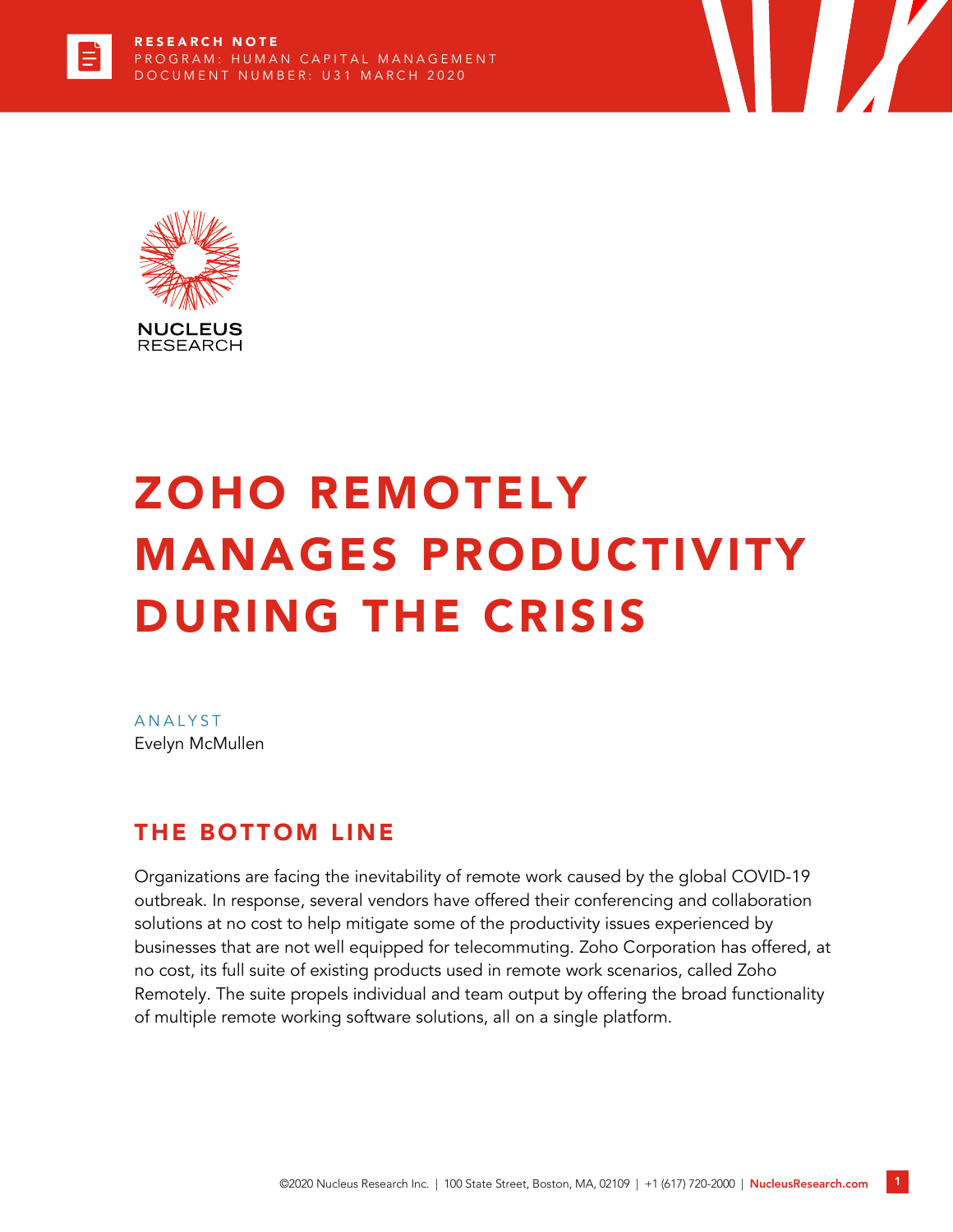# **OVERVIEW**

Remote work has seen an increase in popularity in recent years. Flexibility is more important to millennial workers, and the shrinking labor market is an advantage to candidates seeking positions that allow employees to work from home. Additionally, organizations that permit remote work typically report higher employee engagement and lower turnover. However, the current COVID-19 outbreak and subsequent rise in self-isolation has pushed many who never considered working remotely into a situation where it's the only option.

To maximize productivity in light of the mass exodus to the home office, some vendors are offering extended trials of their enterprise communication and collaboration platforms, at no cost. The products offered are helpful, but most vendors focus on specific functionalities, leaving users without a solution that meets the needs of an employee's typical workday. While many large enterprises already have existing meeting and remote work technology, these can be cost prohibitive for small and midsized organizations (SMBs). Zoho Remotely allows SMBs who are already facing challenges in this unstable business environment to access the same technology as multimillion-dollar enterprises without putting a strain on already tight resources.

# ZOHO REMOTELY

Zoho Remotely is a suite of 11 mobile and web applications with functionality that spans team communication, collaboration, productivity, and remote support. Several of the tools in the suite serve a similar function to those of other vendors, but additional capabilities and a single, unified platform set Zoho Remotely apart.

The suite was natively built by Zoho staff, using already developed applications and input from remote work customers. Utilizing existing customer data, the vendor was able to identify the applications that were essential to maintaining productivity and engagement among employees. Zoho has committed to offering Zoho Remotely at no cost at least until the end of June, allowing organizations to respond to public health needs while also continuing to meet the needs of its employees and customers.

### **COMMUNICATION**

Zoho offers the applications Cliq, Meeting, and ShowTime to tackle communication barriers that are presented by remote work. Cliq manages multiple channels of communication, including text chats, and video and audio calls, while the Meeting application aids with scheduling conferences across different time zones. ShowTime is a unique offering that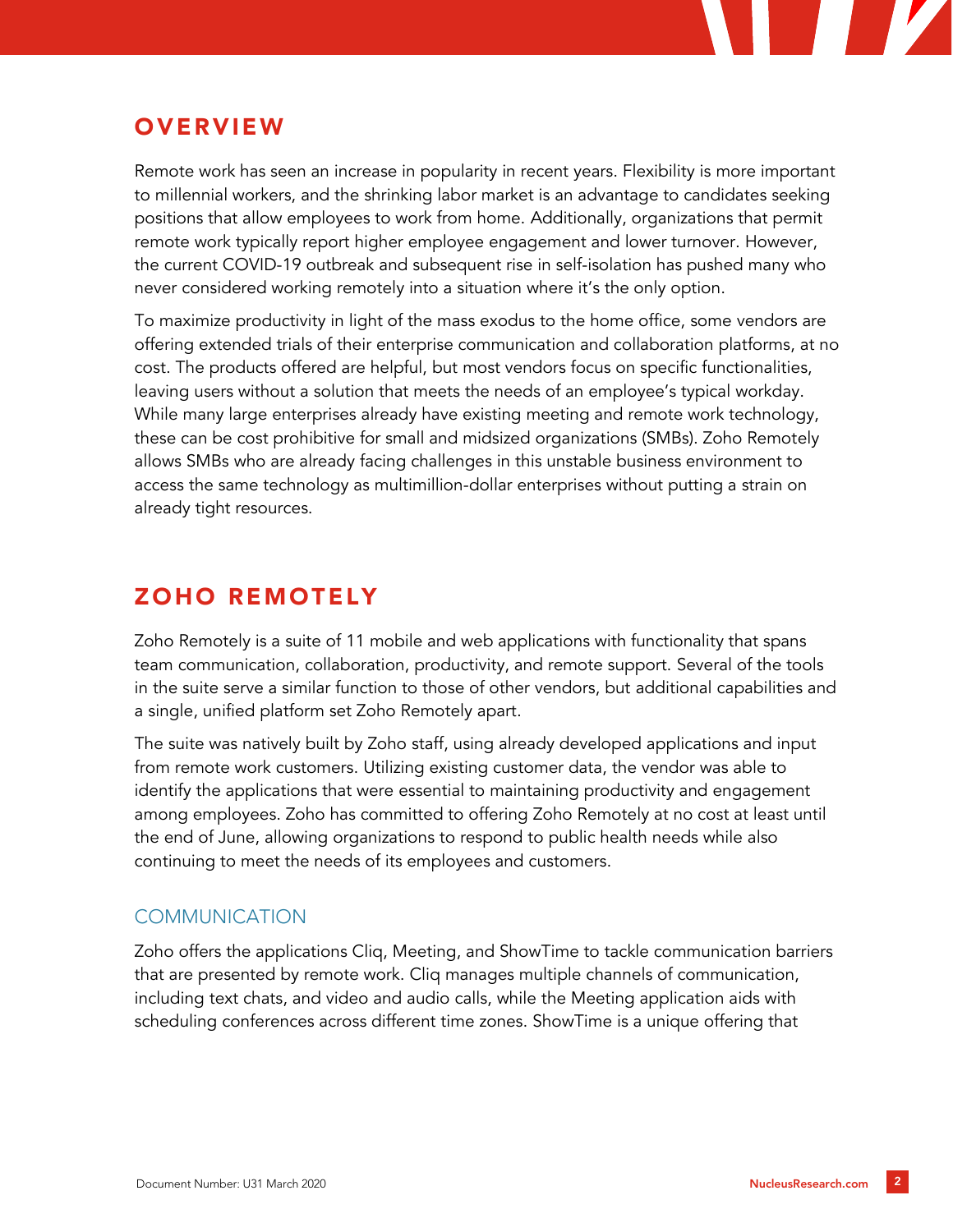allows users to build and share training courses online. By using ShowTime, businesses can continue onboarding and training processes without disruption, and audiences can engage with the content by leaving real-time feedback.

#### **COLLABORATION**

The WorkDrive, Projects, and Sprints applications help teams maintain a high level of collaboration regardless of where they physically are. WorkDrive acts as shared storage that keeps files organized, while encrypting data and maintaining ISO 27001 and SOC 2 Type II security compliance. Employees working together on a project can track who made changes and when they were made. Projects aids with task management, allowing team members to record their progress and milestones while keeping track of others' as well. Sprints is a solution that incorporates live feedback such as site visitor comments into projects and allows teams to create customized scrum boards to track project development.

#### **PRODUCTIVITY**

Office applications are vital to maintaining employee productivity. Zoho Remotely also includes the Write, Sheet, and Show applications to allow employees to create and collaborate on documents, spreadsheets, and slide decks. Changes are autosaved, helping teams to avoid instances of saving over others' work, and facilitating easier co-editing either through the web or on a mobile device.

#### SUPPORT

Zoho offers Assist and Lens as tools for workers to help customers with support issues. For example, Assist can allow an IT support worker to remotely access a customer's malfunctioning desktop and help to fix an issue. Lens, which is currently only available in the US, leverages augmented reality (AR) technology to allow support workers to view their customer's surroundings through live video shot with their device camera. The support worker can annotate images sent, allowing explanations to be clearer. This, in turn, simplifies the overall support experience.

# LOOKING AHEAD

Organizations employ many types of different workers, each requiring specific tools and functionalities. Zoho Remotely appeals to a wider range of industries by covering baseline functionality while providing additional capabilities that allow more employees to take advantage of the solution. Because the Remotely suite is currently available at no cost,